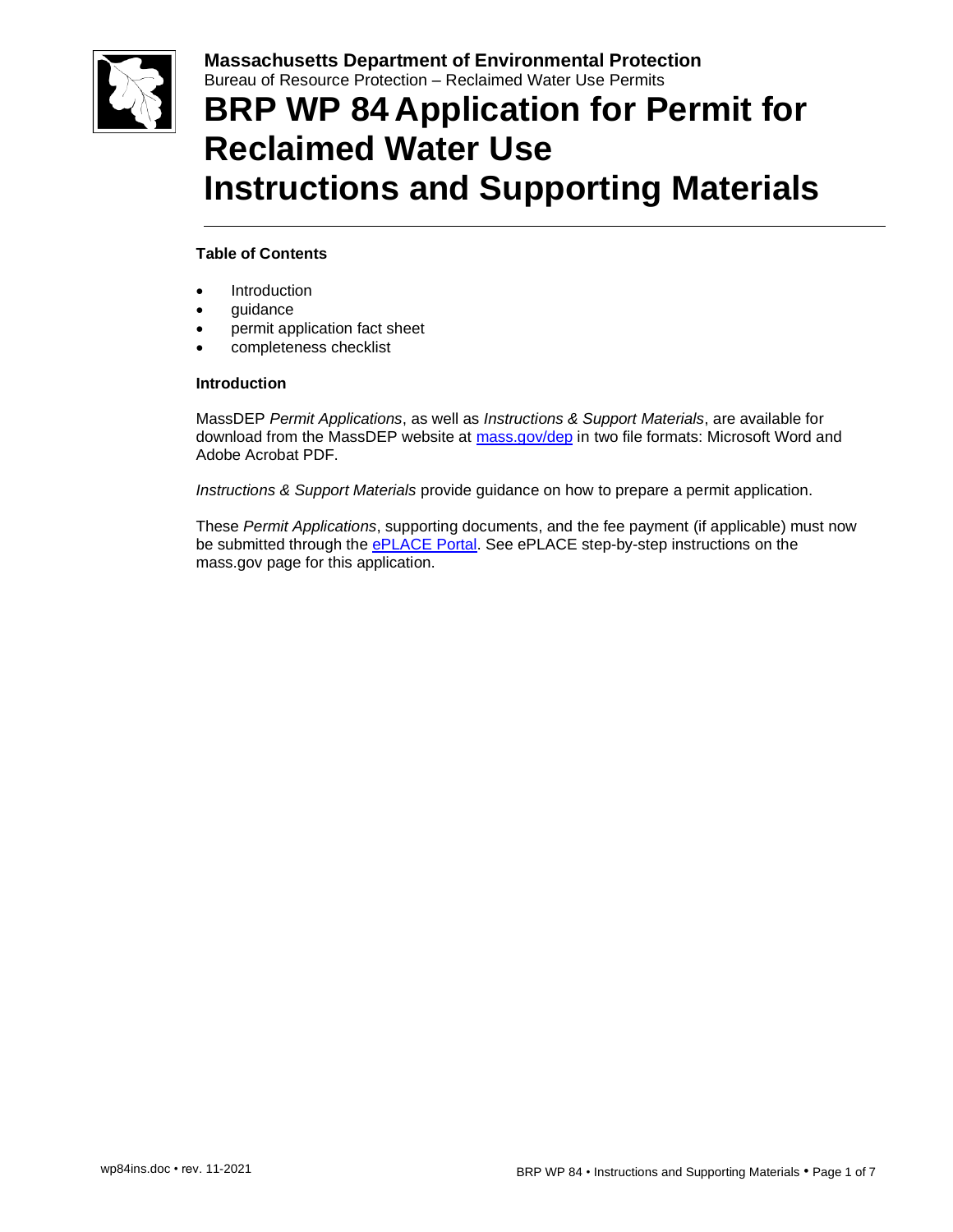

# **BRP WP 84 Application for Permit for Reclaimed Water Use Guidance**

*Reclaimed Water Use permit applications for which a treatment system is proposed or for which an existing treatment system is to be modified must include an engineering report with Certification Statement regarding wastewater treatment. The engineering report and plans & specifications shall be stamped and signed by a Massachusetts Registered Professional Engineer.*

*Submission of plans & specifications for the proposed reclaimed water treatment facility to the MassDEP may be required to be submitted with the application or at any time during the application's review. In all cases, formal submission of the final plans and specifications will be required by 90 days prior to the start up of the approved facility.*

*A Certification Statement of the plans & specifications is required to be submitted with the application.*

## **Engineering Report Requirements**

The engineering report shall include, at a minimum, the following items:

- a. a general description of the facility (condominium, office park, laundromat, municipal system, etc.);
- b. a description of the number of employees and/or residents, bedrooms, apartments, elderly housing units, shifts and days of operation per week;
- c. a listing of raw materials used, such as but not limited to, chemicals, cleaning products, petroleum products, etc;
- d. a description of the sources of water supply including quantity and quality requirements;
- e. an identification of the sources of all sanitary and industrial wastes streams together with the quantity of flow and waste stream characteristics, including seasonal flow fluctuations, if any. In accordance with 310 CMR 30.302, a determination of whether any industrial waste stream is a hazardous waste stream shall be made for each industrial waste stream;
- f. a description of any by-product recovery systems;
- g. a listing and description of wastewater treatment studies performed;
- h. a description of liquid waste flow control measures;
- i. a description of any existing wastewater treatment system, including all design parameters;
- j a description of the proposed uses of reclaimed water;
- k. a description of any anticipated new processes;
- l. a description of the proposed effluent quality;
- m. a listing and evaluation of wastewater treatment alternatives capable of meeting applicable effluent quality;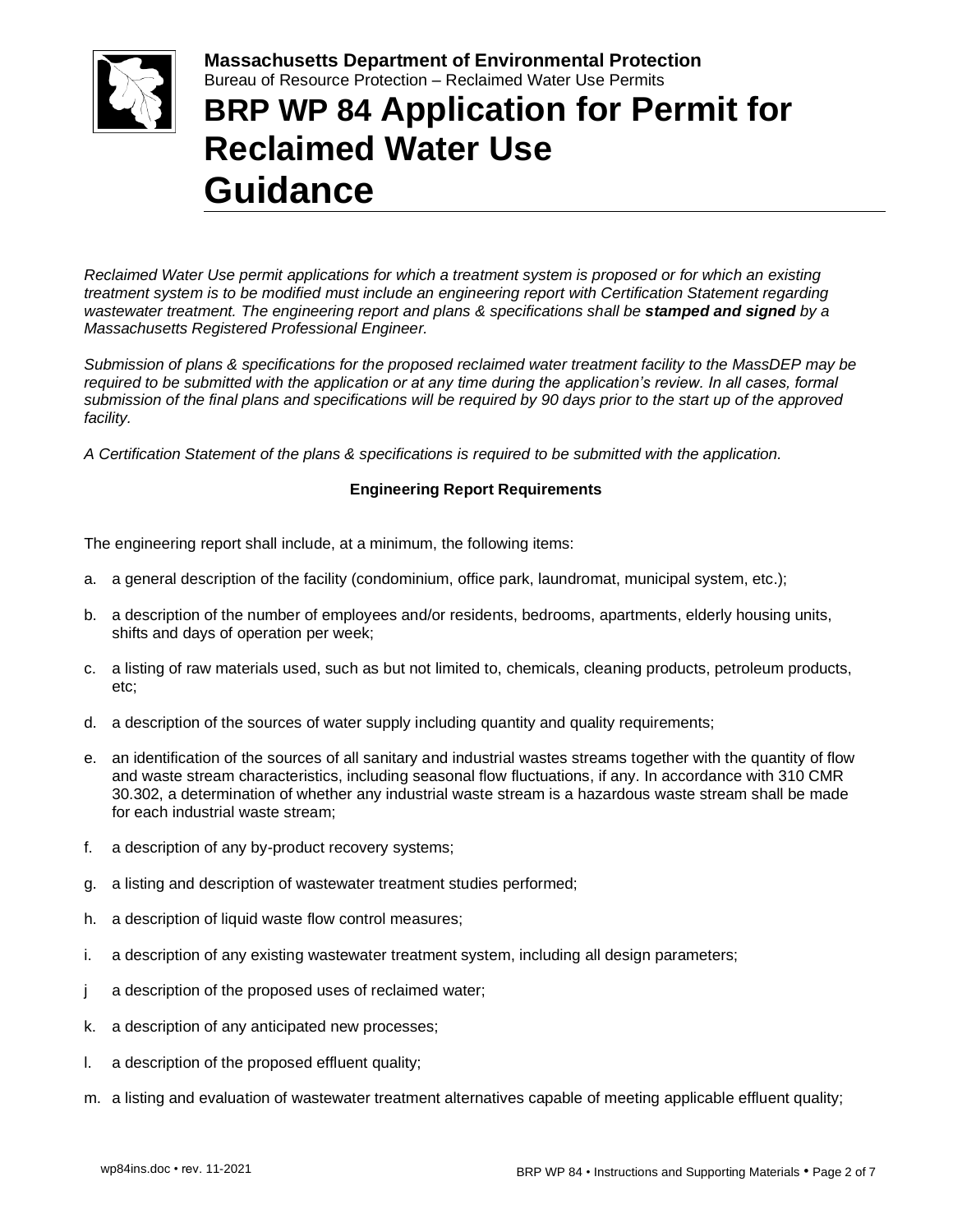

# **BRP WP 84 Application for Permit for Reclaimed Water Use Guidance**

- n. a narrative description of the recommended plan for a wastewater treatment facility, based upon the preceding evaluation, with detailed design criteria, including flows and loads, number and size of unit processes and appurtenant facilities, unit loading, and a preliminary layout;
- o. a hydraulic profile in graphic form, on a sheet no larger than 11 inches by 17 inches, including the final effluent disposal area with water surface elevations at average, peak, and low flow conditions;
- p. a flow schematic, on a sheet no larger than 11 inches by 17 inches, including return lines, chemical feed lines, and sampling points;
- q. a description of redundancy requirements, including alternate means of effluent disposal when the reclaimed water system is not in use;
- r. a discussion whether this is the initial phase of a larger project and, if so, how the design will accommodate future phases;
- s. a description of odor control provisions, as necessary;
- t. a description of safety provisions;
- u. a description and location of all chemicals stored, including spill containment provisions;
- v. an implementation schedule for the recommended plan;
- w. treatability and pilot study data on the ability of the proposed treatment system to treat the proposed discharge and meet applicable federal, state, and local requirements;
- x. an examination of the potential impact of any proposed discharge on municipal and private water supply wells, or POTW's, or surface water, whichever is applicable.
- y. a description of how the proposed reclaimed water system complies with the applicable requirements of 248 CMR 10.00: Uniform State Plumbing Code

The engineering plans and specifications of a proposed wastewater treatment facility (not to be submitted until 90 days prior to the startup of the facility) shall include, at a minimum, the following:

- a. materials of construction and specifications for all wastewater treatment system components;
- b. materials of construction and specifications for all wastewater collection system components;
- c. specifications for all instrumentation and alarms;
- d. a site plan and general plant layout;
- e. plan views and profile views, including dimensions showing existing and proposed piping and processing units related to wastewater collection, treatment, and disposal.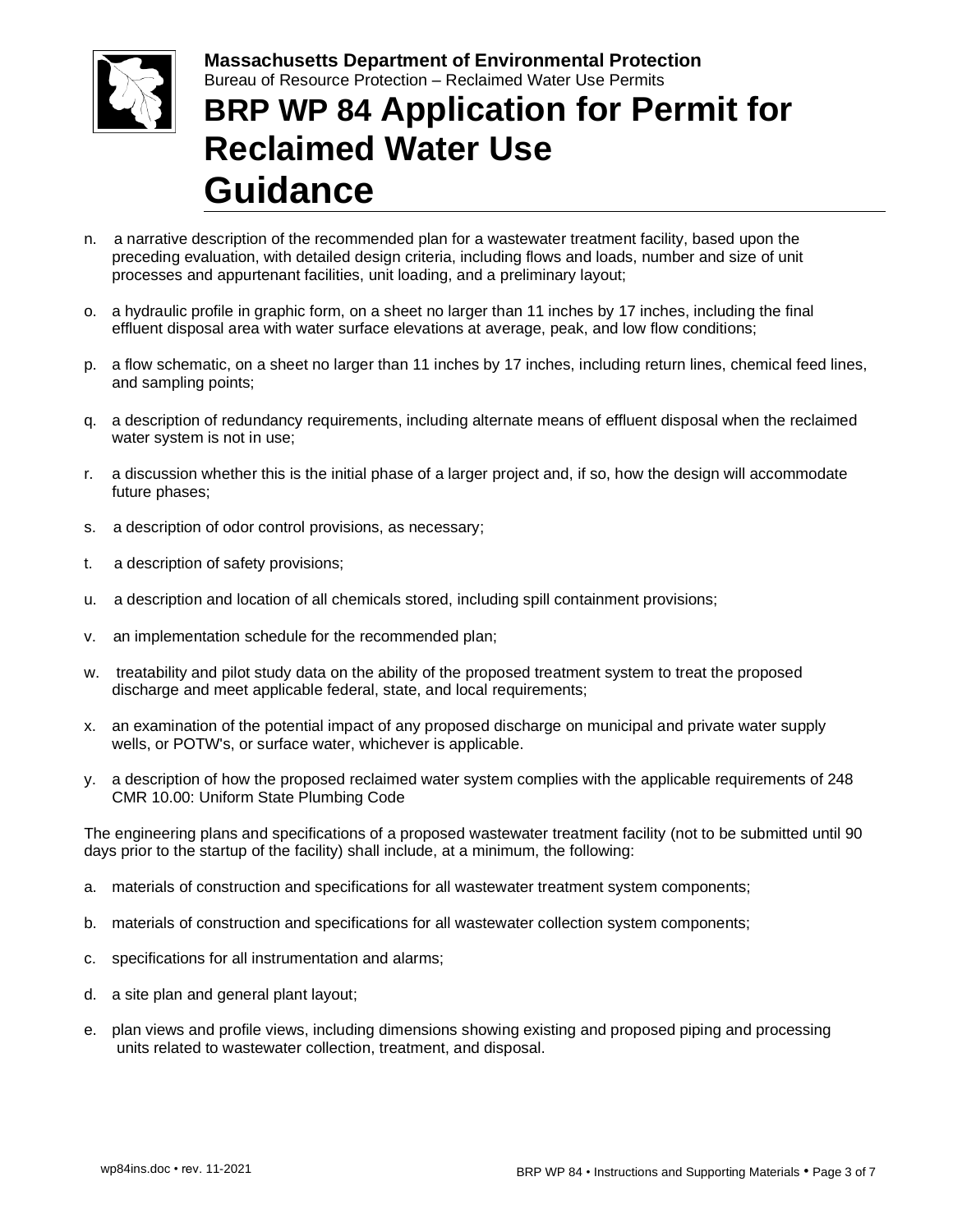

# **BRP WP 84 Application for Permit for Reclaimed Water Use Permit Application Fact Sheet**

### **1. What is the purpose of these permits?**

These permits are required for the use of reclaimed water. The permit will include both the reclaimed water treatment and the transmission facilities. These permits serve to protect the public health, welfare, and the environment through the control of these discharges onto or into the ground.

Statutory authority for this permit is stated in MGL Chapter 21 Section 43. Regulatory authority for these permits is stated in 314 CMR 20.00.

### **2. Who must apply?**

**BRP WP 84** Any person (individual, business or organization) who proposes to construct, install, modify operate or maintain a reclaimed water system.

Please note: A filing under this permit category will not be necessary if the project has a permit that regulates the reclaimed water usage. For example, if a project proposes to use reclaimed water for irrigation or for toilet flushing combined with the disposal of additional flow to the ground, then a groundwater discharge permit issued under 314 CMR 5.00 will be required. Conversely, if a facility with an existing NPDES permit proposes to use reclaimed water as industrial boiler feed or send to a powerplant for cooling water, then a reclaimed water permit issued under 314 CMR 20.00 will be required.

If the BRP WP 84 category does not apply to you, please be advised there are other permit categories for discharges to the ground or to surface water. Please consult regulations 310 CMR 4.00, 314 CMR 3.00, 314 CMR 5.00, and 314 CMR 7.00 to determine whether another category may apply to you.

### **3. What other requirements should be considered when applying for these permits?**

### **a. What prerequisites should be considered before applying for these permits?**

Permits of this type may require MEPA review. Please carefully examine 301 CMR 11.00, the MEPA Regulations, to determine if your project exceeds the MEPA review thresholds, or for more information contact the MEPA Unit of the Executive Office of Environmental Affairs (100 Cambridge Street, Suite 900, Boston, MA 02114; (617-626-1020). MassDEP cannot complete technical review of the notice of intent until the MEPA process has been concluded. MEPA filings should be uploaded along with your application submission in the Documents section in ePLACE.

### **b. What concurrent applications are related to these permits?**

- The local Board of Health may have regulations which apply.
- Application for operator certification/facility rating in accordance with 257 CMR 2.00 is required.

**Note:** These additional requirements are intended to serve as a guide to the applicant. They do not necessarily include all additional requirements.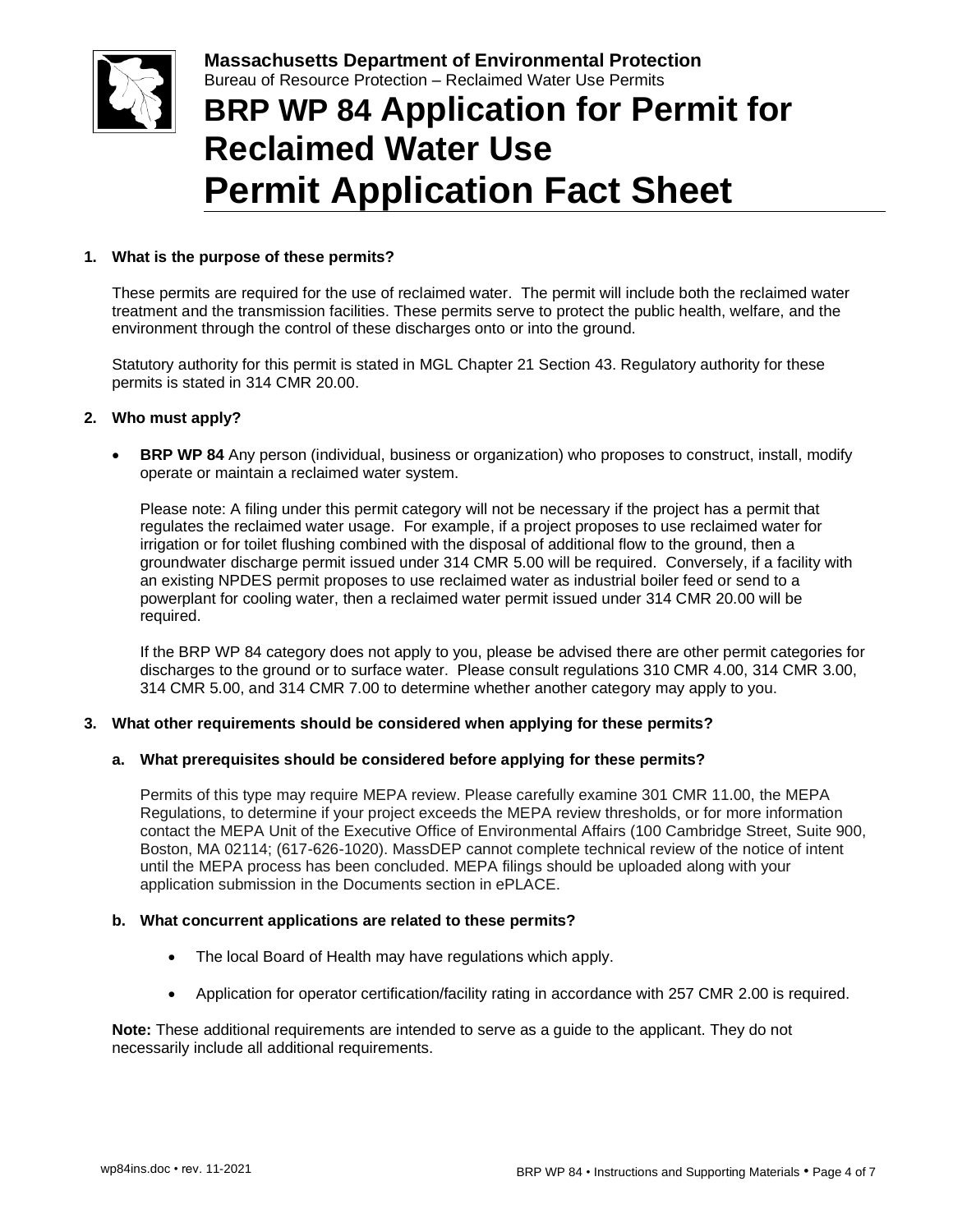

# **BRP WP 84 Application for Permit for Reclaimed Water Use Permit Application Fact Sheet**

## **4. Where should the application be sent?**

The application must be submitted through ePLACE, located here: <https://eplace.eea.mass.gov/citizenaccess>

 Additional visual ePLACE step-by-step instructions to assist in submitting your compliance certification are available at: <https://www.mass.gov/how-to/wp-84-reclaimed-water-use>

- Log into the ePLACE Portal at: https://eplace.eea.mass.gov/citizenaccess and create an account.
- Once logged in, click on the large blue button on the right, "File an Online Application".
- Read and agree to the disclaimer. Click "Continue".
- To find this application, click on "Apply for DEP Authorization Water Pollution Wastewater (WP)", and check on WP 84, and click "Continue Application".
- Follow instructions on each screen and click "Continue Application" to move to the next step. The WP 84 application and supporting forms are to be completed in MS Word™ or Acrobat Adobe PDF™ and attached in the Documents section.
- Note that you can return to an application provided you select "Save and Return Later". Once you submit an application you can no longer upload documents without approval from MassDEP personnel.
- At the end of the application steps, the ePLACE system will take you directly to a screen where you can pay the fee, if applicable. Complete payment information in ePLACE.
- Once an application has been submitted, you will receive an email that will provide you the record number.
- From the "My Records" button, you will be able to view the status of your application through the review and approval processes.

## **Important Contacts**

- For technical assistance regarding online filing, contact the ePLACE Help Desk Team at (844) 733-7522 or ePLACE\_helpdesk@mass.gov.
- $\triangleright$  To see a copy of your application after submittal, also see: [https://eeaonline.eea.state.ma.us/EEA/PublicApp.](https://eeaonline.eea.state.ma.us/EEA/PublicApp)

## **5. What is the application fee?**

BRP WP 84 Reclaimed Water ....................................\$5,000

### **6. Where can I get a copy of the timelines?**

The timelines are available on the MassDEP Website:<https://www.mass.gov/lists/massdep-fees-timelines>

### **7. What is the annual compliance fee?**

Once coverage under the General Permit is granted, the permittee will be responsible for paying an Annual Compliance Assurance Fee (ACF) as required by 310 CMR 4.00. Current Annual Compliance Fees can be found on the MassDEP Website at: [https://www.mass.gov/lists/massdep-fees-timelines.](https://www.mass.gov/lists/massdep-fees-timelines) Please be advised, failure to make timely payment of an ACF may result in the revocation of this permit and the denial of any other pending permit application that you have filed with MassDEP. In addition, if you owe any past due ACF for any MassDEP permit, this permit application may be denied under M.G.L. c. 21A, sec.18.

## **8. How long are these permits in effect?**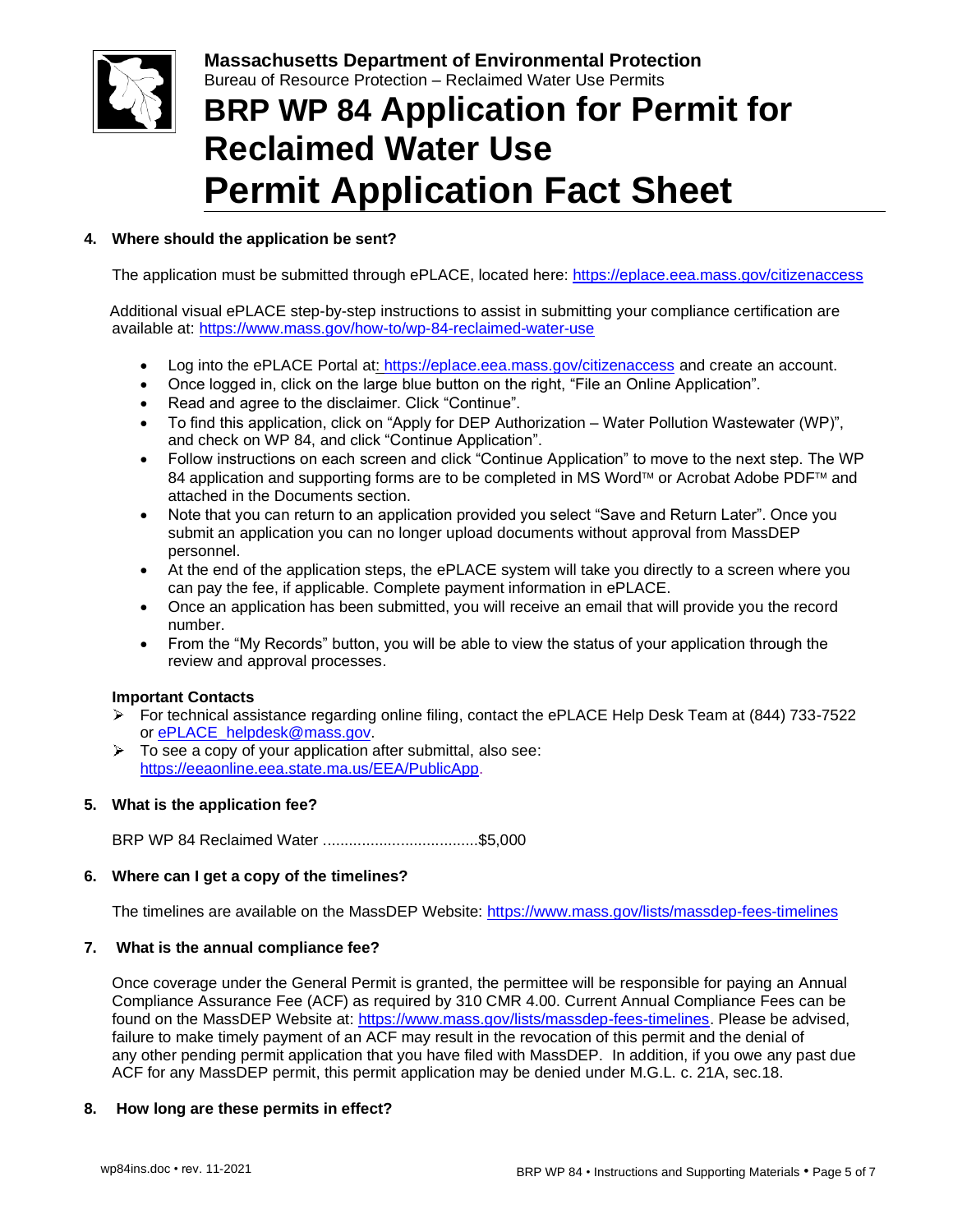

# **BRP WP 84 Application for Permit for Reclaimed Water Use Permit Application Fact Sheet**

Permits shall be effective for a fixed term, which will not exceed 5 years. The MassDEP may issue a permit for a lesser duration.

### **9. How can I avoid the most common mistakes made in applying for these permits?**

- a. Answer all questions on the application form and indicate "not applicable" (N/A) where appropriate.
- b. Applications for BRP WP 84 must include:
	- 1) A complete engineering report stamped and signed by a Massachusetts Registered Professional Engineer.
	- 2) Certification Statement for the engineering report and plans and specifications. <https://www.mass.gov/lists/wastewater-permits-and-reporting-forms>
	- 3) A complete and signed Applicant Certification for Reclaimed Water Use Permits (Section G. of the Individual Permits application form).
	- 4) A Reuse Management Plan describing the proposed reclaimed water system, including, but not limited to, volume and proposed classification of the reclaimed water, description of the reclaimed water distribution system, and the location of each reuse site.
	- 5) A Service and Use Agreement between the legal entity who has a reclaimed water system permit issued by MassDEP and any other entity who uses, sells, distributes or offers for use, sale or distribution the reclaimed water produced by said system.
- c. Submit the application & documents listed above and pay fee through ePLACE, <https://eplace.eea.mass.gov/citizenaccess>

### **10. What are the regulations that apply to these permits? Where can I get copies?**

These regulations include, but are not limited to:

- a. Reclaimed Water Permit Program and Standards, 314 CMR 20.00.
- b. Timely Action and Fee Provisions, 310 CMR 4.00.
- c. Administrative Penalty Regulations, 310 CMR 5.00.

These may be purchased at:

| <b>State House West Bookstore</b> |
|-----------------------------------|
| <b>436 Dwight Street</b>          |
| Springfield, MA 01103             |
| 413-784-1376                      |
|                                   |